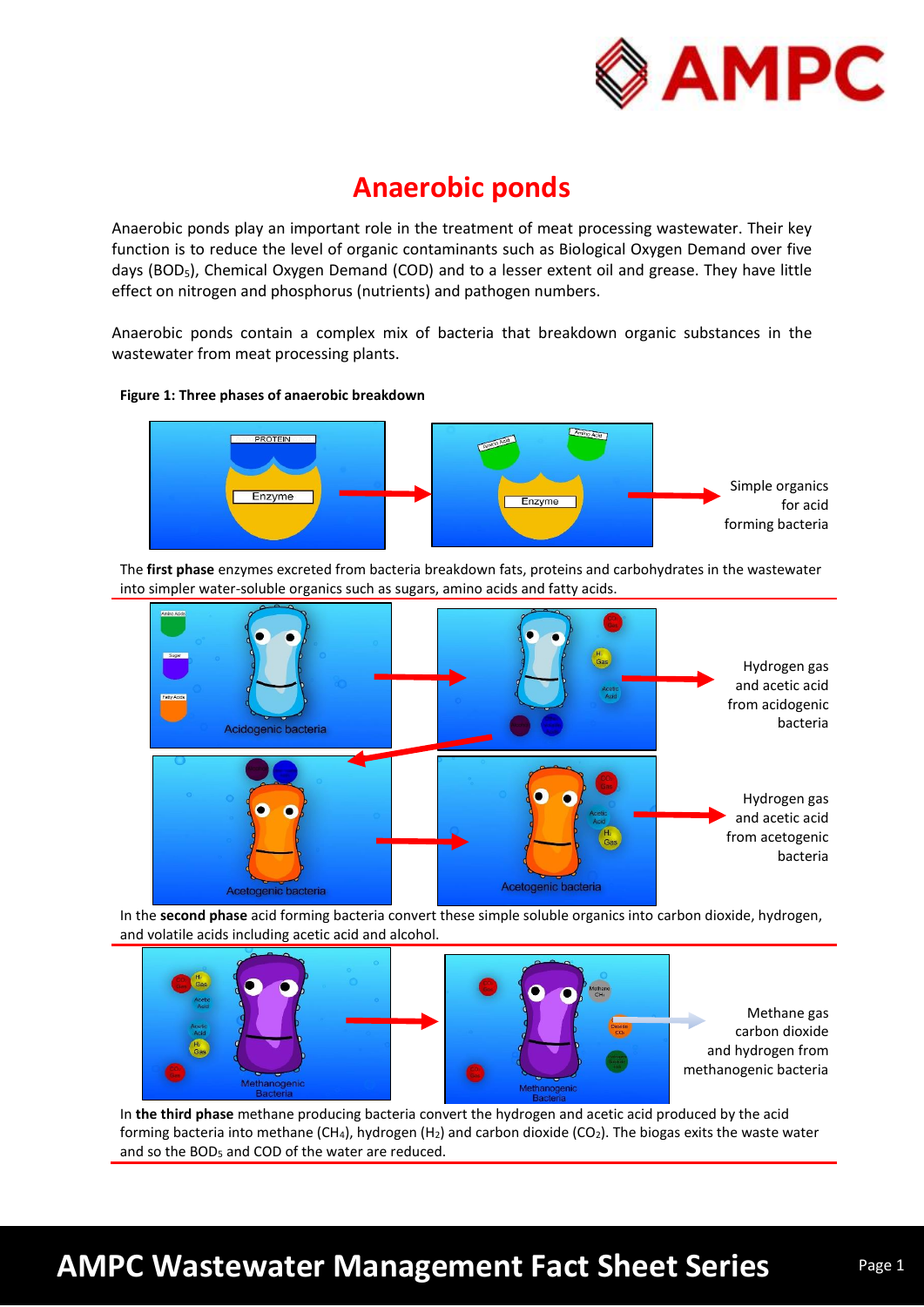

There are four important things to know about anaerobic systems:

- 1. They work **entirely in the absence of oxygen** which makes them very cost effective to operate. Offensive odours can be a problem with anaerobic ponds due to presence of ammonia  $(NH_3)$ and hydrogen sulphide (H<sub>2</sub>S), a rotten egg smell. No supplement can be added to prevent this without killing the pond.
- 2. Anaerobic systems **generate much less sludge** than aerobic treatment systems.
- 3. Anaerobic systems **generate large quantities of methane**, which is an energy-rich fuel. Methane can be captured and used for boiler fuel or for making electricity in gas engines. As such, the Australian meat processing industry has significantly adopted Covered Anaerobic Lagoons (CAL), in which a plastic cover is stretched over the pond to capture the biogas for use.
- 4. If the anaerobic system fails, the performance of the entire downstream pond system will collapse and produce non-compliant final waste water.

### **Table 1: Benefits and challenges of anaerobic ponds**

| <b>Benefits</b>                                                                                                                                                                                                                                                 | <b>Challenges</b>                                                                                                                                                                       |
|-----------------------------------------------------------------------------------------------------------------------------------------------------------------------------------------------------------------------------------------------------------------|-----------------------------------------------------------------------------------------------------------------------------------------------------------------------------------------|
| High removal of organic load<br>Tolerant to high Total Suspended Solids (TSS) and<br>$\bullet$<br>oil and grease levels<br>Cheap to build<br>No energy input required<br>٠<br>Produces energy-rich methane<br>٠<br>Produces less sludge than other technologies | • Offensive odours are produced<br>Effluent needs further treatment<br>$\bullet$<br>Significant contribution to facility emissions if<br>$\bullet$<br>methane is not captured and burnt |

## **Types of anaerobic treatment**

## **Naturally Crusted Ponds**

A deep (usually at least 3 metres) basin which over time forms a floating crust consisting of a mixture of paunch material and tallow. The crust may become covered in grass, reeds and other plant life. This crust plays an important role in that it insulates the pond and helps maintain high temperatures during winter months, helps minimise odour emissions, and minimises oxygen entry into the pond through the water surface.



Naturally crusted pond Image: NB Foods, Oakey

### **Covered Anaerobic Lagoons (CAL)**

CALs have plastic floating covers which seal the pond from the atmosphere and allow capture of the biogas. The CAL works biologically in an identical manner to naturally crusted ponds.

The main advantages of CALs are that biogas is captured either for flaring (to reduce carbon emissions by destroying the methane), or for other uses such as cogeneration or boiler fuel. Odour emissions are also better controlled.

The downside of CALs is their greater cost (usually about double that of naturally crusted ponds).

**Mixed Vessel Anaerobic Reactors**

# **AMPC Wastewater Management Fact Sheet Series**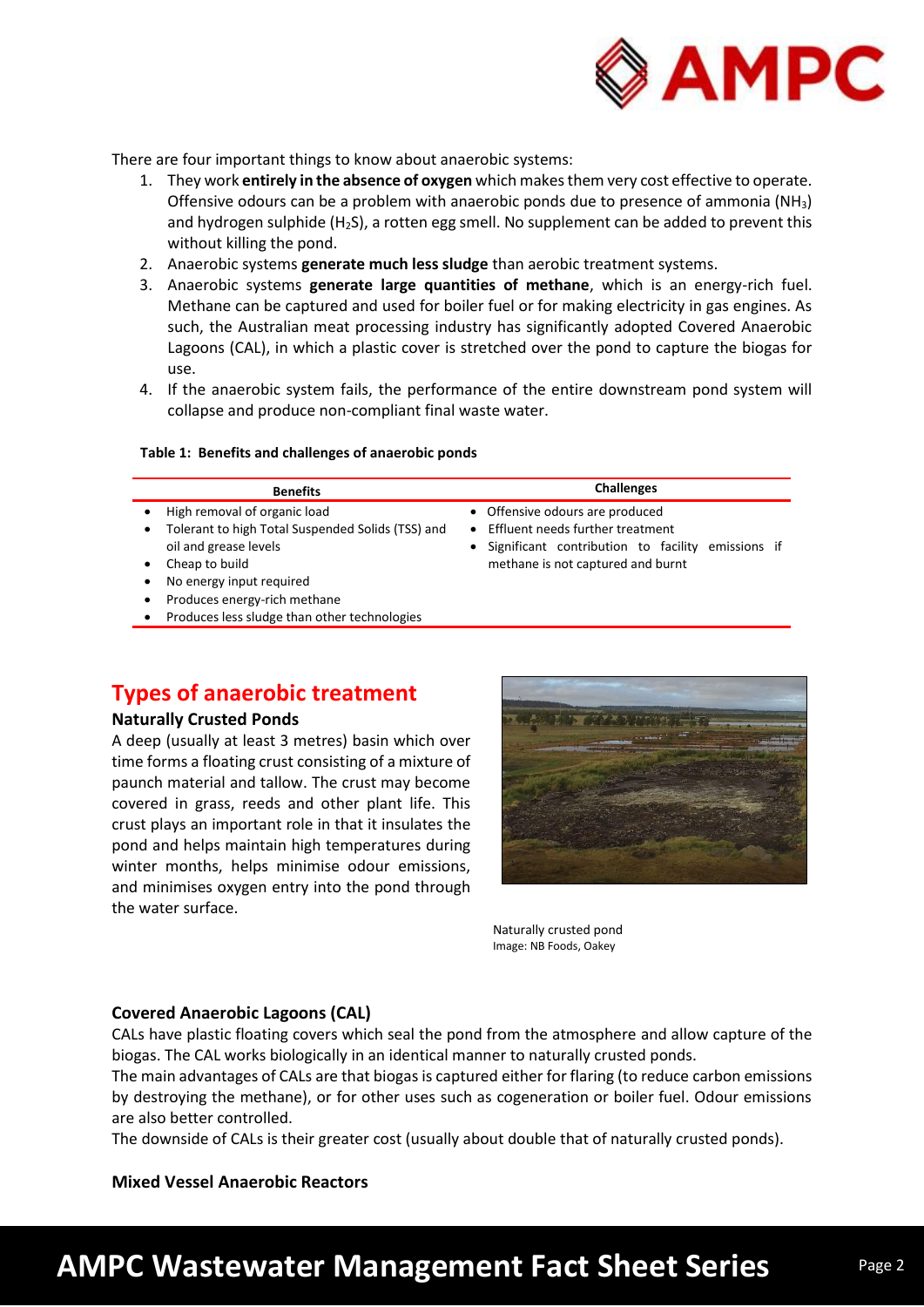



Covered Anaerobic Lagoon or CAL Image: Teys, Beenleigh



Rather than using an earth dam, the anaerobic reaction can be contained in a suitably constructed tank or vessel if mixing is provided. Mixed Vessel Anaerobic Reactor

The much higher cost of tanks relative to dams in Australia has limited the application of vessel reactors to smaller plants.

# **Legislative and regulatory requirements**

Methane emissions from anaerobic ponds have become an important issue for meat processing plants that may be liable to pay for emissions under any future carbon pricing mechanism. Some meat processing plants currently report emissions from anaerobic ponds under the National Greenhouse and Energy Reporting System (NGERS).

For CALs, an additional layer of regulatory impact arises from the capture and use of the biogas. This involves compliance issues relating to various state-based agencies concerned with safety and gas fuels. CALs are likely to require licensing by the relevant state gas regulatory office that controls natural gas production.

Finally, there are significant health and safety concerns with anaerobic ponds, whether naturally covered or as CALs. These concerns relate to the potentially toxic (especially due to  $H_2S$ ), flammable (methane), or suffocating nature of the biogas. This is of particular concern where there are inlet and outlet pits and other confined spaces where such gases can build up to dangerous levels.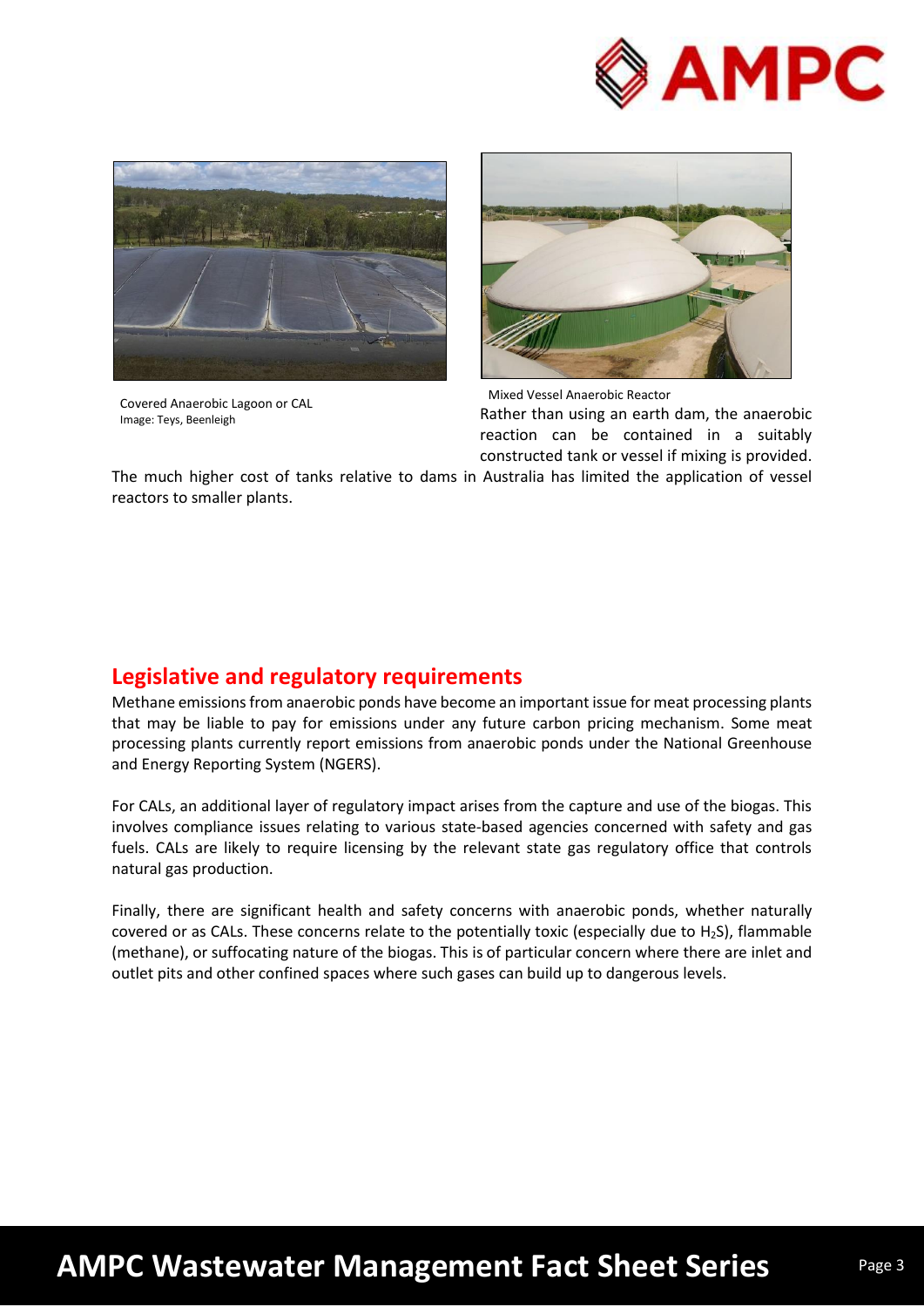

# **Operator Responsibilities**

### **Recommended day-to-day operator responsibilities include:**

#### **Inspection of Naturally Crusted Ponds**

- $\Box$  Regular checks to the inlet and outlet for blockages and clear (preferably at least weekly).
- □ Check pond crust to ensure the crust has not disappeared on any part of the pond, or has not changed. A good method is to take a photo of the crust and compare monthly.
- □ Watch out for dysfunctional activity such as gas geysers spread across more than about a fifth of the pond surface or crust foaming.
- □ Check pond walls for damage.
	- Tree or shrub roots should be removed
	- Repair areas affected by rain erosion it may pay to apply protective biodegradable matting which allows grass growth for uncovered ponds
	- Undertake measures to control burrowing animals such as wombats, rabbits, reptiles etc.



Gas geysers on crusted anaerobic ponds Image: Courtesy of Johns Environmental



Foaming on crusted anaerobic ponds

#### **Inspections of CALs**

- $\Box$  Regular checks of the inlet and outlet for blockages and clear (preferably at least weekly).
- □ Check for over-inflation of the cover – Most covers are designed to remain relatively flat on the pond surface. If over-inflation occurs, ensure the emergency release valves are not blocked.
- $\Box$  Inspect for leaks from the cover, for example due to animal damage
- □ Inspect for the build-up of crust under the cover – this can be observed through inspection ports and/or felt under the cover

 $\Box$  Check the operation of the stormwater removal pumps to ensure control of excess stormwater on the cover.

#### **Vegetation**

- $\Box$ Control vegetation around the inner walls of a pond. Some vegetation helps limit erosion of pond walls, but excessive amounts can hinder access and encourage vermin.
- □ In the case of CALs, ensure around the pond are free of vegetation to prevent fires from reaching the large biogas store under the CAL cover.
- □ In the case of Naturally Crusted Ponds, remove trees and shrubs from pond crusts (reeds and grass should be acceptable in deep ponds). Do not burn vegetation off anaerobic ponds due to the presence of methane.

#### **Monitoring**

- □ Inlet composition monitoring is generally not required except during replacement of the pond or for trouble shooting
- □ Sample and test outlet composition on a regular basis:
	- as often as weekly for intensive treatment systems follow the anaerobic pond downstream (e.g. activated sludge systems or discharge to sewer)
		- once each month or quarterly where the anaerobic pond has facultative ponds downstream and/or waste water is disposed to land
- □ Monitoring parameters (outlet) include:
	- On-site measure temperature, pH and electrical conductivity (EC)
	- Off-site sample anaerobic pond effluent (5 litres minimum) and test for COD and preferably Volatile Fatty Acids (VFA) (mg/L as acetic acid) and terephthalic acid (TA) (mg/L as CaCO<sub>3</sub>). Other parameters that may be useful include TSS, total kjeldahl nitrogen (TKN), ammonia-N, oil and grease.

# **AMPC Wastewater Management Fact Sheet Series**